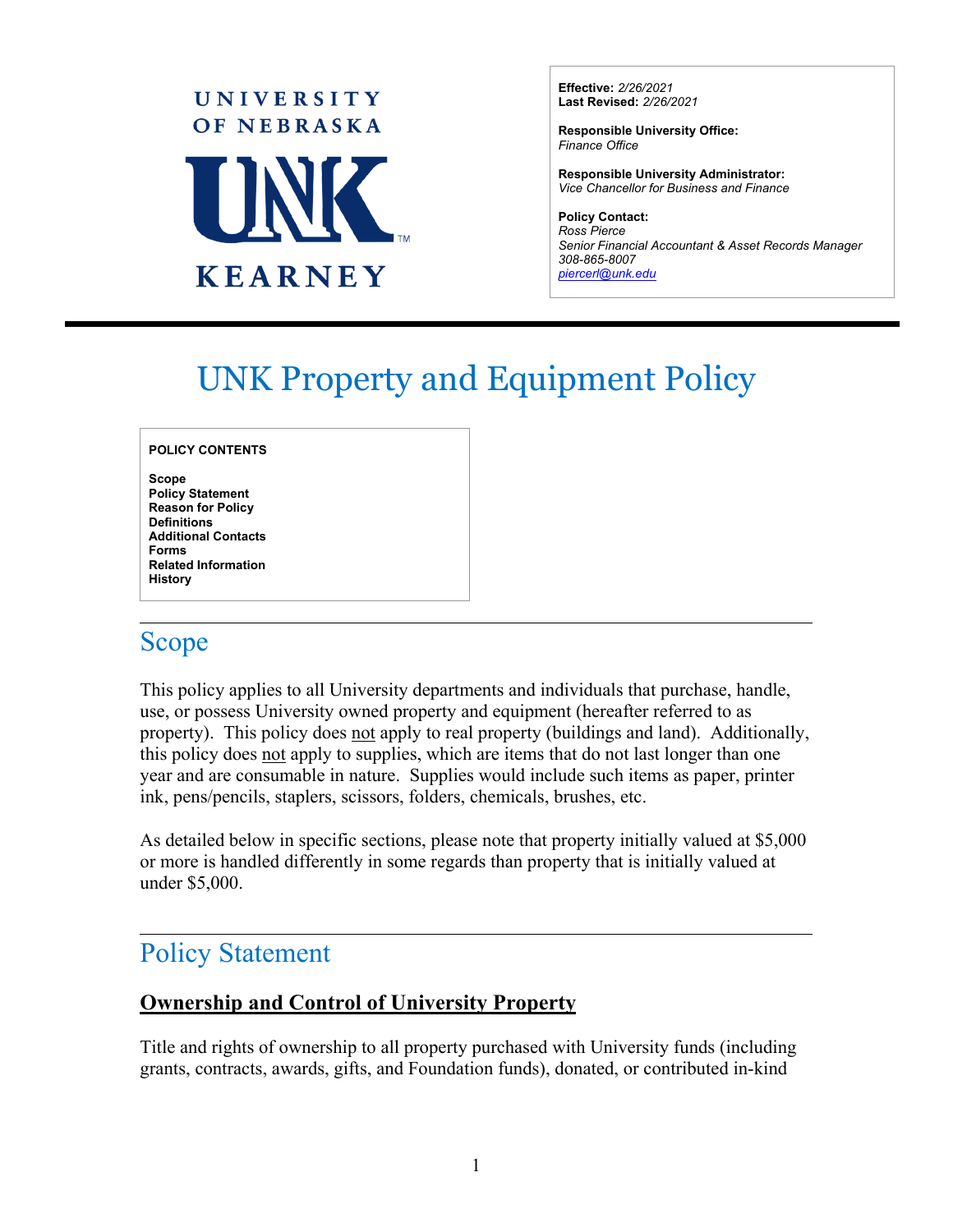shall vest in the University, except for property donated or purchased with specially donated or restricted funds that provide for other ownership.

The Vice Chancellor for Business and Finance (VCBF) shall be the custodian of all property for UNK. Such property belongs to the University as a whole and not to any department or division to which it has been allotted. University employees shall be held accountable for any damage resulting from their negligence to property allotted to them and shall not lend such property or permit the same to pass out of the control of a University employee, except upon a permit signed by the VCBF or his or her designee. University property may be reassigned to other units within the University when the unit in possession is no longer utilizing it.

Campus departments and personnel must take appropriate measures to safeguard and secure all property against the unauthorized or illegal access to, or use of, that property. University property should not be used for personal purposes by University personnel, except for the very limited reasons allowed in the [UNK Employee Use of UNK](https://www.unk.edu/about/compliance/files/employee-use-of-resources-policy.pdf)  [Resources Policy,](https://www.unk.edu/about/compliance/files/employee-use-of-resources-policy.pdf) [Executive Memorandum No. 16 Policy for Responsible Use of](https://nebraska.edu/-/media/unca/docs/offices-and-policies/policies/executive-memorandum/policy-for-responsible-use-of-university-computers-and-information-systems.pdf)  [University Computers and Information Systems \(specifically Section 4\)](https://nebraska.edu/-/media/unca/docs/offices-and-policies/policies/executive-memorandum/policy-for-responsible-use-of-university-computers-and-information-systems.pdf), [UNK Guidelines](https://www.unk.edu/offices/its/its_main_page_tabs-files/Policies/guidelines-for-the-use-of-information-technology-resources.pdf)  [for the Use of IT Resources,](https://www.unk.edu/offices/its/its_main_page_tabs-files/Policies/guidelines-for-the-use-of-information-technology-resources.pdf) and [UNK Cellular Device Policy.](https://www.unk.edu/about/files/cellular-device-policy.pdf)

If UNK property is taken off-campus by employees for work-related activities, the department must maintain written documentation showing the department head's authorization, the specific property involved (including serial number and asset tag number, if applicable), reason for taking the property off-campus, location, and dates taken off-campus and returned to campus. In the rare occasion that off-campus workrelated use of UNK property is necessary and frequent in nature, a blanket authorization covering multiple off-campus locations and/or dates is allowed. Laptops and all desktop computers, printers, and fax machines that are taken home or off-campus for work-related use are exempt from this requirement as they are tracked using SAP objects on loan. See the [Sensitive Equipment Policy](https://www.unk.edu/about/files/sensitive-equipment-policy.pdf) for more information on those specific items.

Property that cannot be located must be accounted for by a department. Lost or missing property can be accounted for in the following ways:

- − Produce a copy of a signed asset transfer/disposal form showing that the item was properly transferred/disposed of in the past.
- − Produce a copy of an incident report from the University Police Department showing the item was reported as stolen.
- − Provide a letter from the department head stating the item cannot be located. The letter should state the specific item involved (including serial number and asset tag number, if applicable), how and when the item was determined to be lost or missing, what efforts were undertaken to find the item, and how the department will respond to ensure future property does not become lost or missing. The department head should sign and date the letter. If the item is considered a capital asset (discussed below), an asset transfer/disposal form will need to be completed as well. Before the lost or missing property is removed from the asset inventory, the Asset Records Manager must obtain signed approval from the VCBF or Associate VCBF.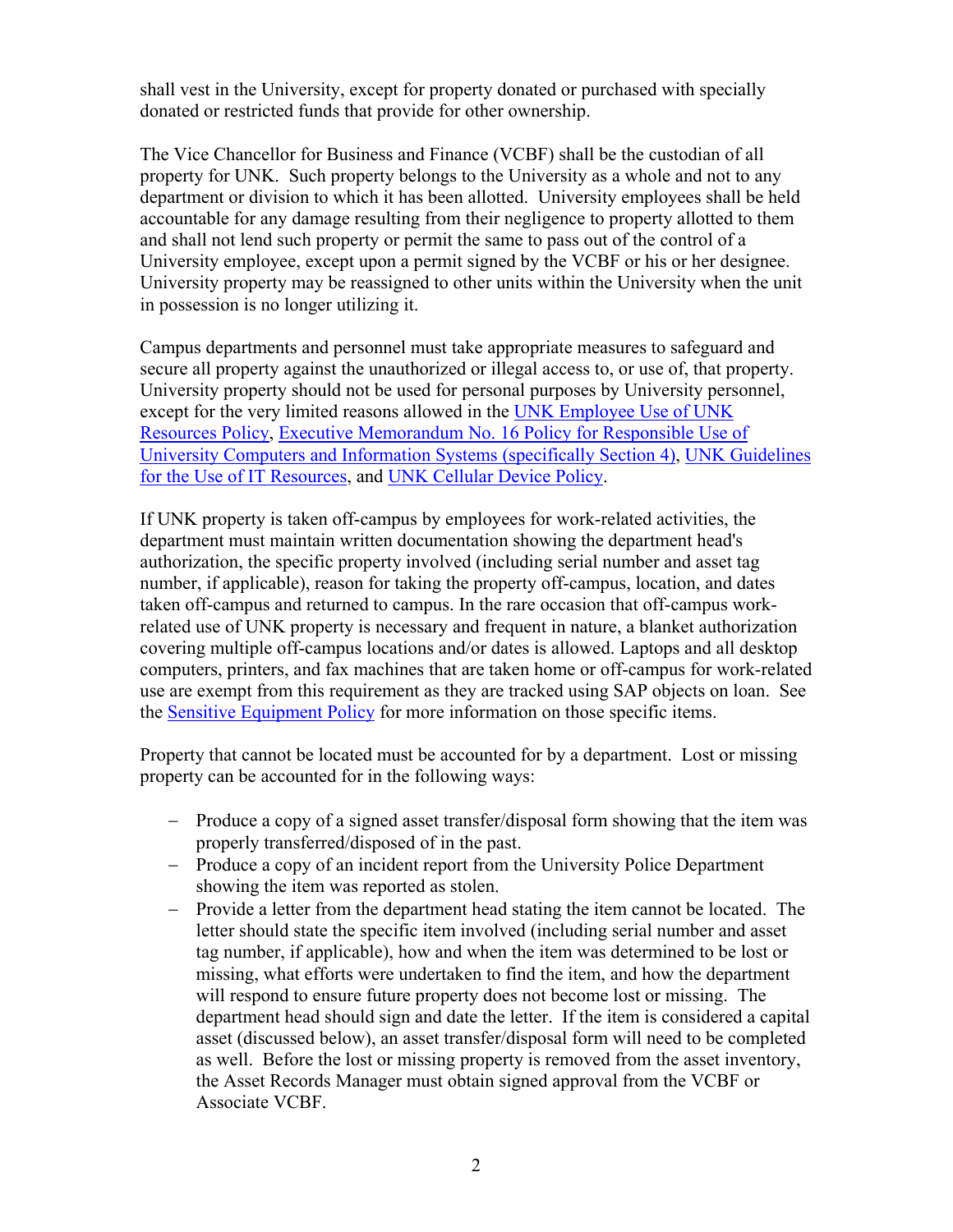#### **Purchased Property**

When purchasing property, all relevant Board of Regents and UNK purchasing policies for goods and services must be followed. See [Board of Regents Policy RP-6.2.1](https://nebraska.edu/-/media/unca/docs/offices-and-policies/policies/board-governing-documents/board-of-regents-policies.pdf?la=en)  [Purchasing Policy](https://nebraska.edu/-/media/unca/docs/offices-and-policies/policies/board-governing-documents/board-of-regents-policies.pdf?la=en) and the [UNK Purchasing Policy.](https://www.unk.edu/about/files/purchasing-policy.pdf)

The Asset Records Manager will determine if property needs to be recorded as a capital asset based on the University Capitalization Policy and generally accepted accounting principles (GAAP) as set by the Governmental Accounting Standards Board (GASB). Generally, property initially valued at \$5,000 or more and having a useful life of more than 1 year will be recorded as a capital asset and tracked through the University's SAP fixed asset system by the Asset Records Manager. Information collected for each capital asset will include a description, serial number, cost, source of funding, location, and department as well as additional information.

Each capital asset will have a pre-numbered asset tag affixed to it for tracking purposes and to demonstrate University ownership. For all vehicles with a title, the asset tag will be kept with the title. Additionally, asset tags that are very likely to fall off moveable property will be kept with the capital asset paperwork. Asset tags should not be removed from property without the consent of the Asset Records Manager.

Capital asset confirmations will be sent out to departments annually to confirm the status, condition, location, and other information for each asset. Confirmations will also be sent to departments with no assets confirming no assets were acquired in the past year.

Generally, property initially valued at less than \$5,000 or having a useful life of 1 year or less will be recorded as an expense in the University records and will not be capitalized as an asset. The item will not be tracked as an asset in SAP by the Asset Records Manager nor will it have an asset tag affixed to it unless a department specifically requests an item be tracked like a capital asset.

As a reminder, a department is responsible for all property allotted to it, not just the items that are capitalized as assets. Departments should assess the risks of misappropriation of their property and take appropriate measures to mitigate those risks. Labels indicating "Property of University of Nebraska at Kearney" are available from the Asset Records Manager for department use.

Certain types of property and equipment that are considered sensitive in nature, regardless of the asset capitalization threshold (\$5,000), are required to be tracked separately in SAP objects on loan. Please see the [Sensitive Equipment Policy](https://www.unk.edu/about/files/sensitive-equipment-policy.pdf) for more information.

#### **Installment Purchased or Leased Property**

A department **must** contact and consult the Asset Records Manager **before** purchasing any property through an installment contract or leasing any property from a vendor for a year or longer. These two scenarios require additional information and special accounting treatment.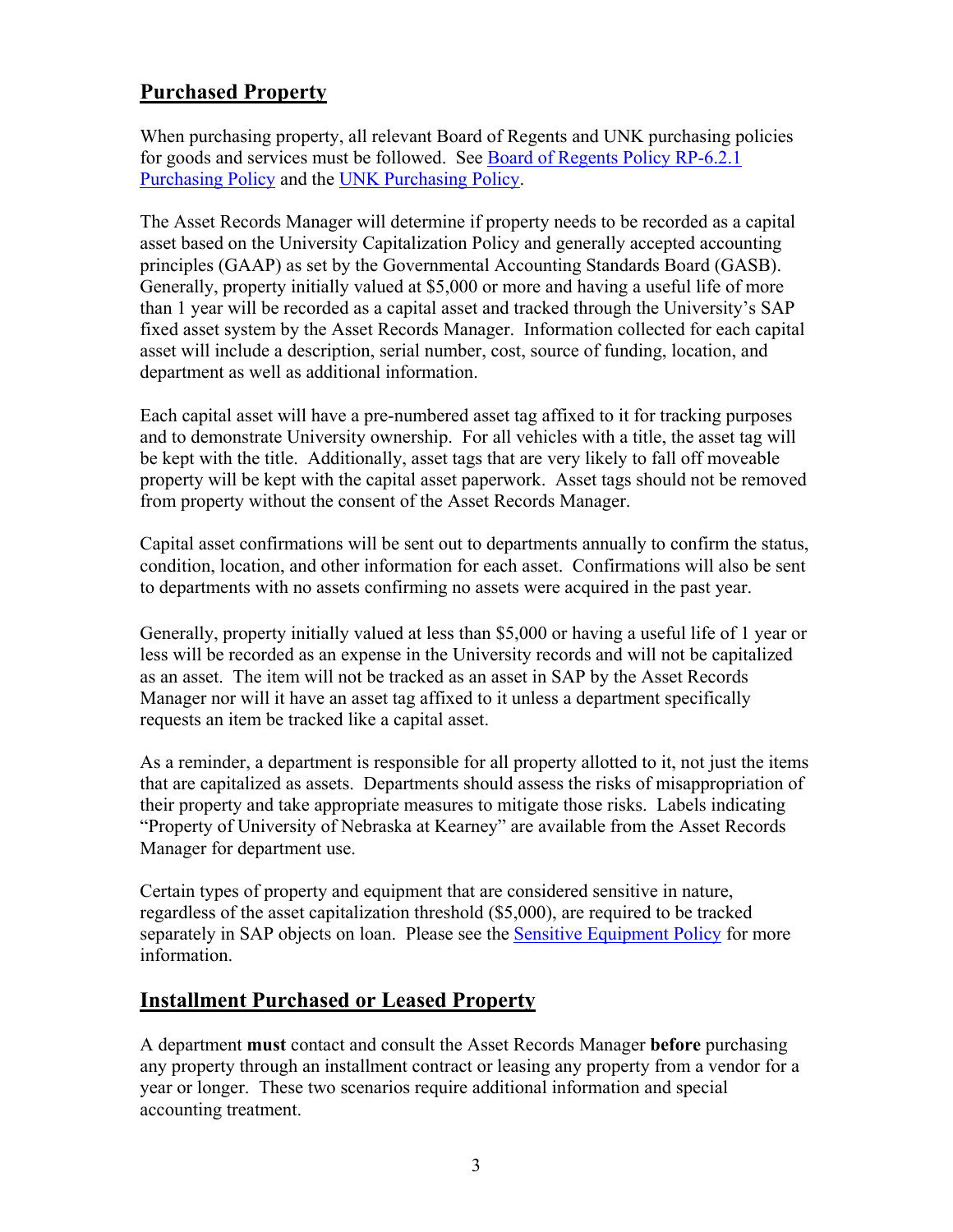#### **Donated Property**

A department **must** notify the Office of the Vice Chancellor for Business and Finance any time it plans to receive a non-monetary donation of property. The following information must be sent regarding the donation: department receiving the donation, donor name, donor contact information, description of donated property, date donation is to be received (if known), estimated value of the donated property provided by the donor or an appraisal (include documentation supporting the value), whether any goods or services were provided to the donor as a result of the donation, and any stipulations by the donor regarding the donation (such as use or disposal restrictions), and all pertinent correspondence with the donor about the donation. Donated property, that meets the criteria for administrative acceptance in [Board of Regents Policy RP-6.6.7 Gifts, Grants](https://nebraska.edu/-/media/unca/docs/offices-and-policies/policies/board-governing-documents/board-of-regents-policies.pdf?la=en)  [and Bequests,](https://nebraska.edu/-/media/unca/docs/offices-and-policies/policies/board-governing-documents/board-of-regents-policies.pdf?la=en) will be accepted by the VCBF for property valued under \$2,000 and by the Chancellor for property valued at \$2,000 or greater. Any donated property with a value more than \$1,000,000 must be presented to the Board of Regents for acceptance. The Office of the Vice Chancellor for Business and Finance will forward all information onto the Asset Records Manager for any property that is valued at \$5,000 or more.

#### **Disposal, Trade, or Transfer of Property**

Capital assets (original value of \$5,000 or greater) purchased with Federal or federal pass-through grant, contract, or award funds must be disposed of in accordance with Federal regulations. Capital assets donated to the University may have stipulations on disposal. Property leased to the University may need to be returned to the lessor. Therefore, the Asset Records Manager **must** be contacted and consulted before **any** capital asset property is disposed of, traded, or transferred to ensure all applicable laws, regulations, policies, contracts, and donor stipulations are followed. An **asset transfer/disposal form** must be completed and sent to the Asset Records Manager for any capital asset **disposal, trade, or internal transfer**. A change in a capital asset's location (department stays the same) should be communicated to the Asset Records Manager, but an asset transfer/disposal form is not needed.

When a department no longer has a current or future need or use for any property allotted to it, it must contact the Asset Records Manager for potential disposal restrictions if the property is a capital asset (original value of \$5,000 or greater). After approval from the Asset Records Manager to proceed or if the item is not a capital asset, then the department can do one of the following:

- − Contact the department's designated IT Coordinator or Information Technology Services (ITS) for disposal or transfer instructions for all computer equipment such as laptops, desktops, printers, external hard drives, etc.
- Transfer the item to another UNK department (typically no money exchanged). For high value items (\$5,000+), the transfer of an agreed upon "sales price" between the two departments may be accomplished through a UNK G/L Account Posting form.
- − Trade in the item to a vendor when purchasing other like-kind equipment or property from the same vendor. The trade-in value of the item should be close to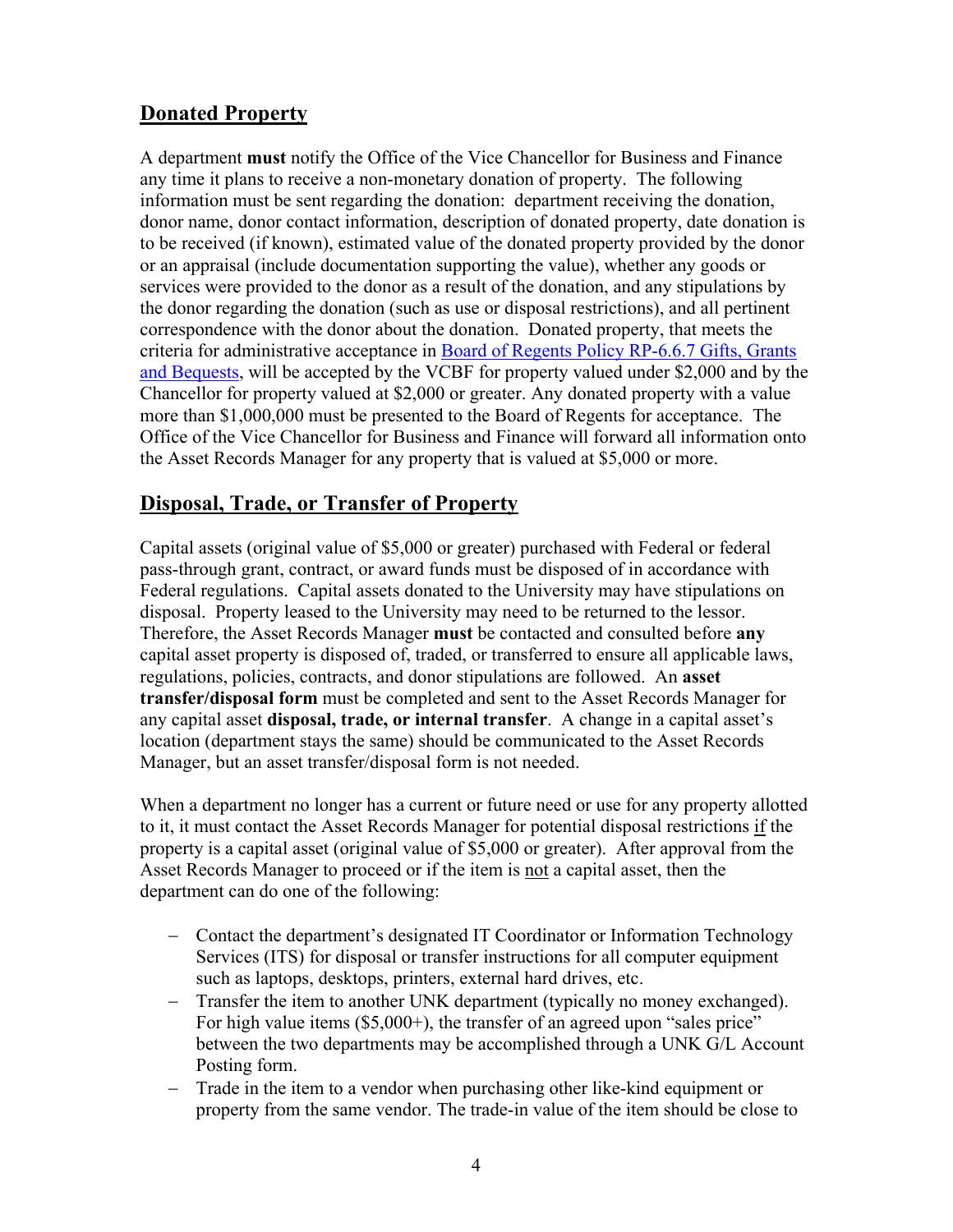the estimated fair market value. The Asset Disposal Manager, in consultation with the Asset Records Manager, may stop a trade from occurring if the trade is deemed not in the best interests of the University.

− Turn over control and possession of the property to UNK Surplus Property.

### **Property Held in Surplus**

The Asset Disposal Manager is responsible for the custody and safekeeping of University surplus property and will determine what to do with surplus property based on what is to the best advantage of the University. The Asset Disposal Manager shall do one of the following with the surplus property:

- − Place the property in the surplus inventory. Periodically, departments may view the surplus property inventory and request the transfer of items they can use. Items will be transferred to departments on a first come, first serve basis. The Asset Disposal Manager will facilitate the transfers of property to departments.
- − Sell or transfer the surplus property to another campus or University administrative unit.
- − Sell the surplus property to an entity or individual outside of the University system.
- − Transfer the surplus property to an outside entity. The transfer must be in the best interests of the University. A **transfer of tangible property, equipment, and supplies to outside entity form** with required signature approvals must be completed. This does not apply to items with only scrap value.
- − Scrap the surplus property. Whenever property is determined to have no value by the Asset Disposal Manager, except as scrap or salvage material, it may be disposed of by salvage or scrap contract or in whatever manner best serves the interests of the University.
- − Contact the Facilities Department for disposal instructions regarding any property containing hazardous materials.

When disposing or selling surplus property, the following conditions and requirements will be followed:

- − **No preference will be given to University personnel.**
- − Prior approval by the Board of Regents is required for sales of any property having an estimated market value more than \$400,000. All sales shall be made in the name of the Board of Regents.
- − Normally, the sale of any item of surplus property having an estimated market value more than \$25,000 will be by auction or sealed bid public sale.
- − The sale price of surplus property shall be the highest bid price if sold by public auction or sealed bid public sale, or the reasonable market value if no bid is involved.
- − University vehicles or farm equipment may be disposed of by auction or sealed bids after appropriate advertisement. Vehicles and farm equipment also may be disposed of through the Materiel Division of the State Department of Administrative Services.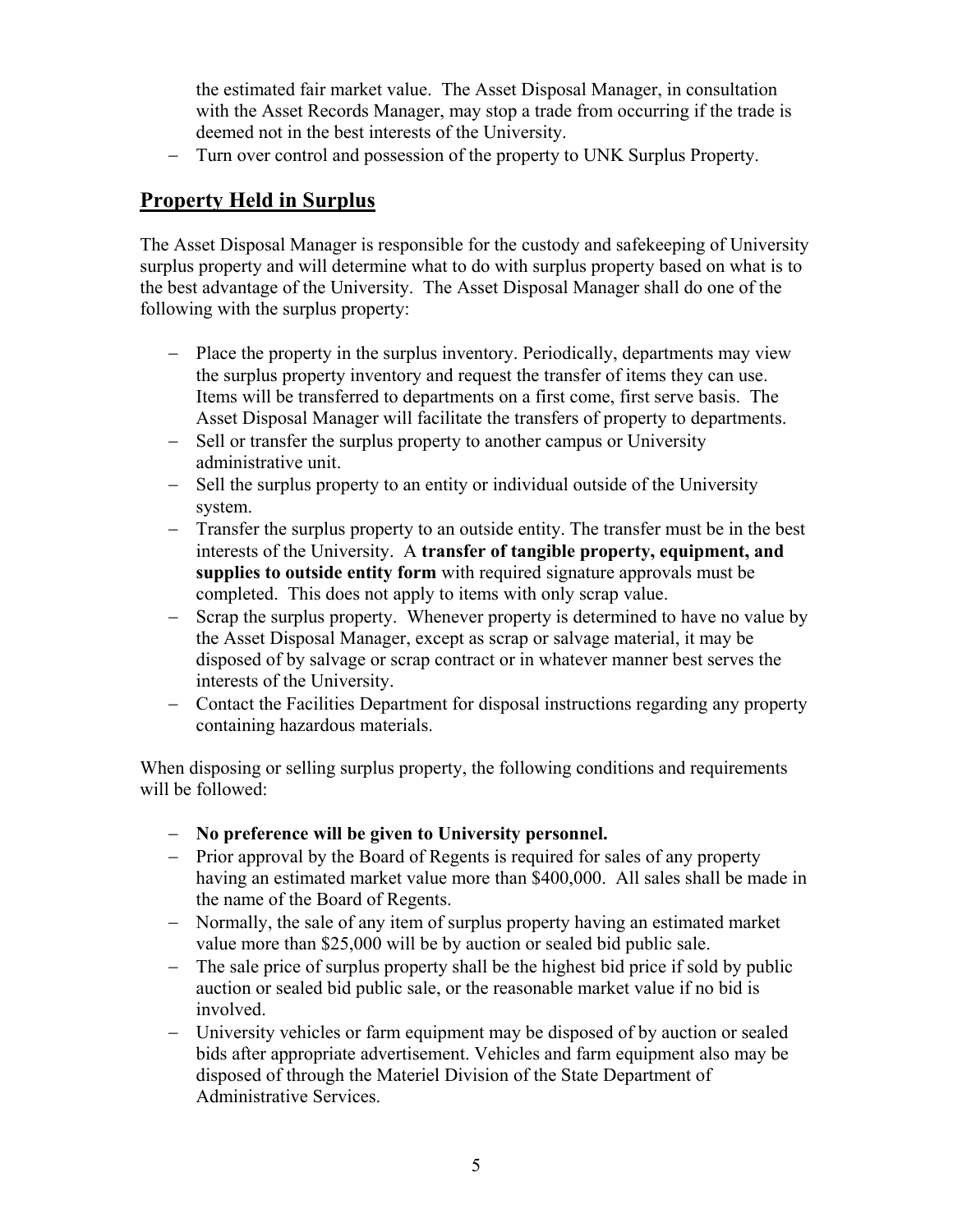- − Livestock and farm products excess to the needs of the University may be disposed of by auction, livestock or farm product sales, or in whatever manner would best serve the interests of the University.
- − The expense of selling surplus property shall be deducted from the proceeds of the property being sold.

Proceeds from the sale or scrapping of surplus property will be deposited into specific accounts based upon the funding source of the original purchase/acquisition:

- − *Federal or federal pass-through grant, contract, or award funds* proceeds handled and deposited according to the disposal provisions provided.
- − *Donated property or donated funds that included disposal or use stipulations* proceeds handled and deposited according to the disposal provisions provided.
- − *Revenue Bond funds* proceeds will be deposited into the Revenue Bond Surplus Property Sale Account or remitted to the Trustee for the UNK Renewal and Replacement Fund.
- − *State-aided (state appropriations, state grants, etc.) funds, donated property or donated funds without disposal or use stipulations, and all other funds not specifically addressed* – proceeds will be deposited into the General Institutional Revolving Account, unless other arrangements have been approved in writing by the VCBF.

### Reason for Policy

This policy provides guidance to University personnel regarding University property to ensure UNK complies with all applicable Federal, State, and Board of Regents laws, regulations, and policies. Additionally, this policy helps ensure property of the University is handled appropriately and not misappropriated.

### Definitions

 $\overline{a}$ 

 $\overline{a}$ 

**Asset Disposal Manager**: The UNK Facilities employee responsible for the custody and safekeeping of University surplus property.

**Asset Records Manager:** The UNK Finance Office employee responsible for the UNK Property and Equipment Policy and recording and tracking UNK capital assets.

**Property:** For purposes of this policy, property includes tangible property (except buildings and land) and equipment regardless of purchase price or value, expected to last longer than one year, and is not considered consumable in nature, i.e., **not a supply** (supplies would include such items as paper, printer ink, pens/pencils, staplers, scissors, folders, chemicals, brushes, etc.).

**Capital Asset:** Property initially valued at \$5,000 or more and having a useful life of more than 1 year.